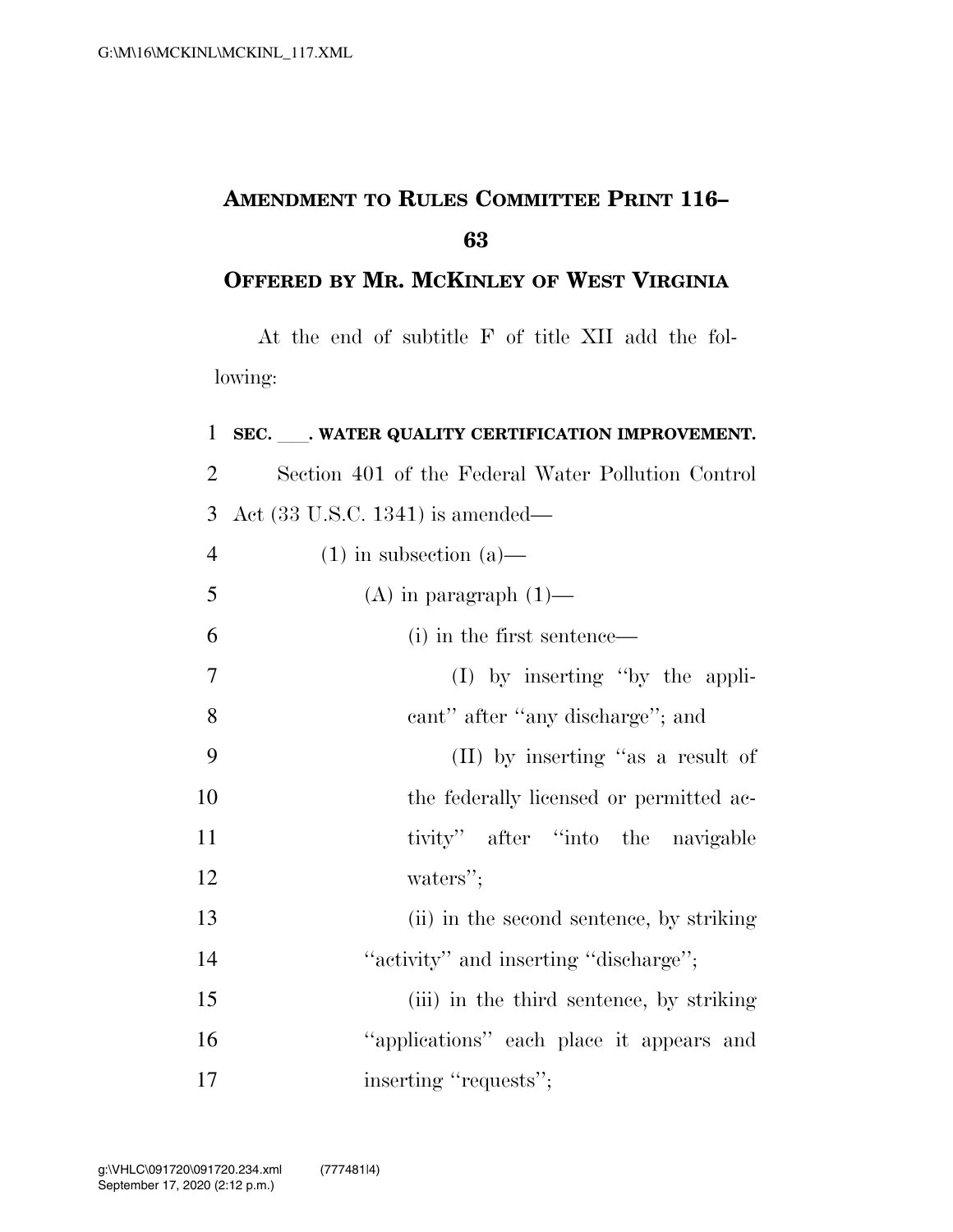1 (iv) in the fifth sentence, by striking 2 "act on" and inserting "grant or deny"; 3 and

 (v) by inserting after the fourth sen- tence the following: ''The certifying State, interstate agency, or Administrator shall publish the requirements for certification 8 that meet the applicable provisions of sec- tions 301, 302, 303, 306, and 307. The decision to grant or deny a request shall be based only on the applicable provisions of sections 301, 302, 303, 306, and 307 and the grounds for a decision shall be set 14 forth in writing to the applicant."; 15 (B) in paragraph  $(2)$ — 16 (i) in the second sentence— (I) by striking ''such a dis- charge'' and inserting ''a discharge made into the navigable waters by the applicant as described in paragraph 21  $(1)$ "; 22 (II) by inserting "receipt of the" 23 before "notice"; and

24 (III) by striking "of application 25 for such Federal license or permit''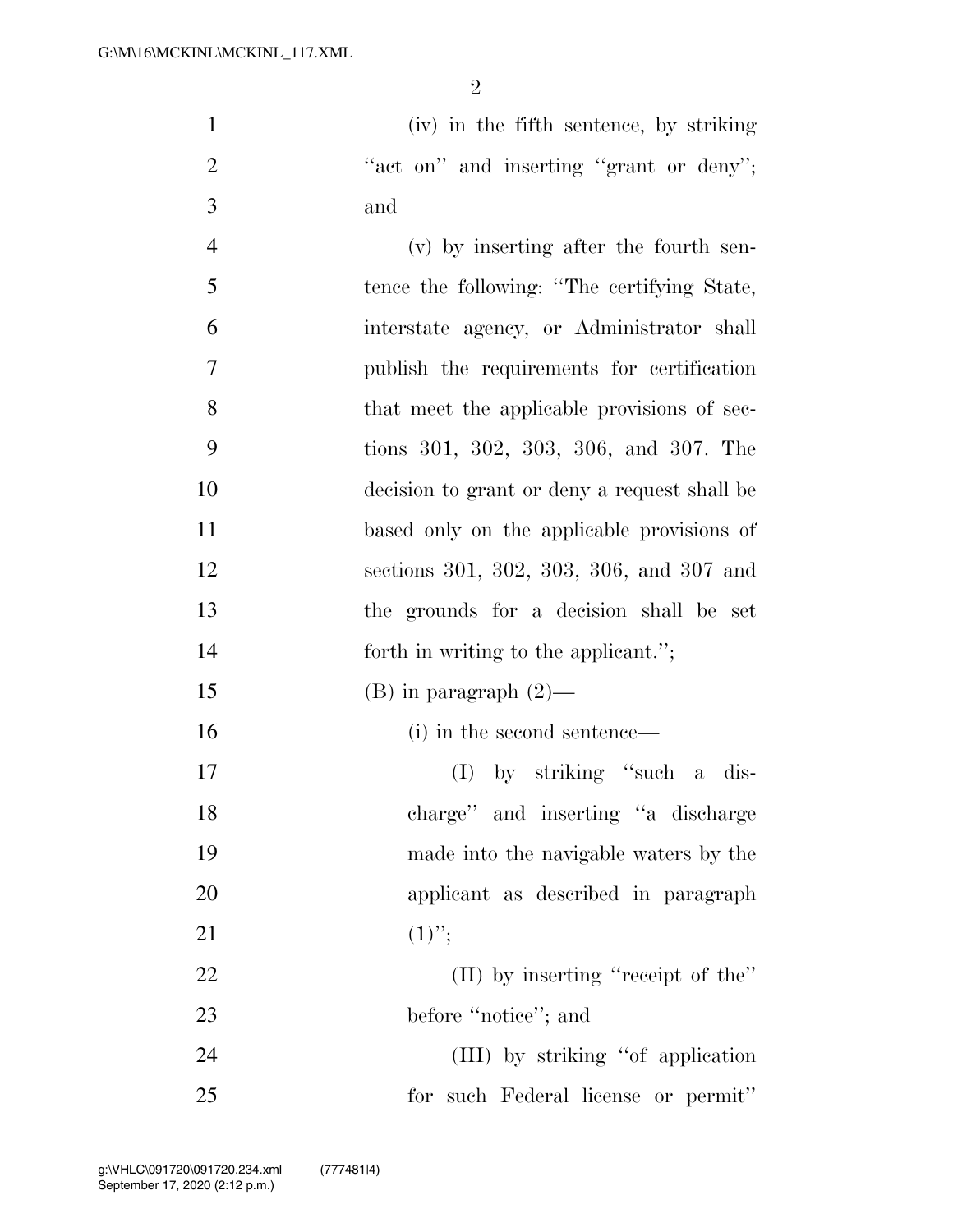| $\mathbf{1}$   | and inserting "under the preceding              |
|----------------|-------------------------------------------------|
| $\overline{2}$ | sentence";                                      |
| 3              | (ii) in the third sentence—                     |
| $\overline{4}$ | (I) by striking "such discharge"                |
| 5              | and inserting "any discharge made               |
| 6              | into the navigable waters by the appli-         |
| 7              | cant as described in paragraph $(1)$ ";         |
| 8              | and                                             |
| 9              | (II) by striking "any water qual-               |
| 10             | ity requirement" and inserting "the             |
| 11             | applicable provisions of sections 301,          |
| 12             | $302, 303, 306, \text{ and } 307$ ";            |
| 13             | (iii) in the fifth sentence, by striking        |
| 14             | "insure compliance with applicable water        |
| 15             | quality requirements." and inserting "en-       |
| 16             | any discharge into the navigable<br>sure        |
| 17             | waters by the applicant as described in         |
| 18             | paragraph (1) will comply with the applica-     |
| 19             | ble provisions of sections $301, 302, 303,$     |
| 20             | 306, and $307."$ ; and                          |
| 21             | (iv) by striking the first sentence and         |
| 22             | inserting "Not later than 90 days after re-     |
| 23             | ceipt of a request for certification, the cer-  |
| 24             | tifying State, interstate agency, or Admin-     |
| 25             | istrator shall identify in writing all specific |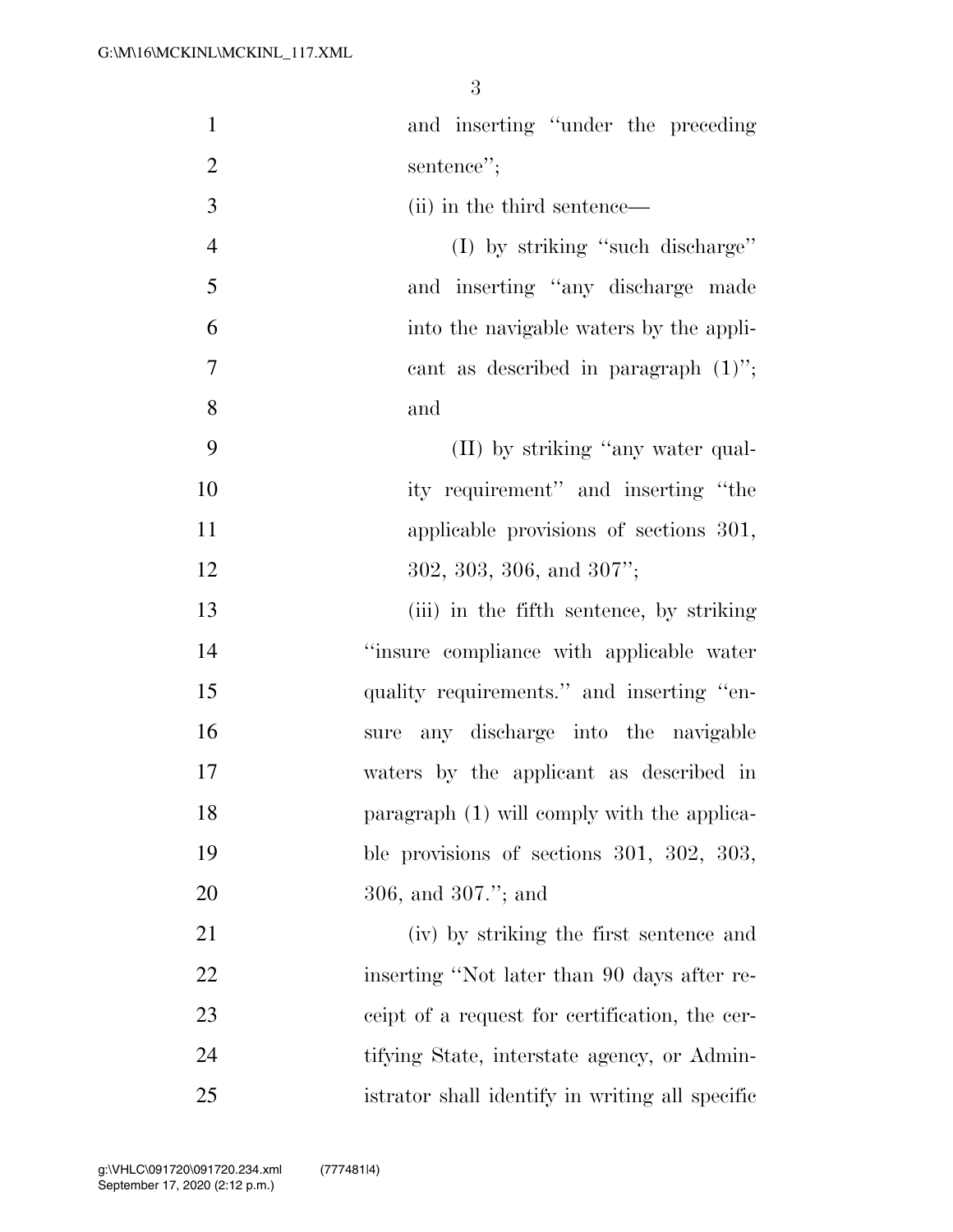| $\mathbf{1}$   | additional materials or information that     |
|----------------|----------------------------------------------|
| $\overline{2}$ | are necessary to make a final decision on    |
| 3              | a request for certification. On receipt of a |
| $\overline{4}$ | request for certification, the certifying    |
| 5              | State or interstate agency, as applicable,   |
| 6              | shall immediately notify the Administrator   |
| 7              | of the request.";                            |
| 8              | $(C)$ in paragraph $(3)$ —                   |
| 9              | (i) in the first sentence, by striking       |
| 10             | "there will be compliance" and inserting     |
| 11             | "a discharge made into the navigable         |
| 12             | waters by the applicant as described in      |
| 13             | paragraph $(1)$ will comply"; and            |
| 14             | (ii) in the second sentence—                 |
| 15             | $(I)$ by striking "section" and in-          |
| 16             | serting "the applicable provisions of        |
| 17             | sections"; and                               |
| 18             | (II) by striking "or 307 of this             |
| 19             | Act" and inserting "and 307";                |
| 20             | (D) in paragraph $(4)$ —                     |
| 21             | (i) in the first sentence, by striking       |
| 22             | "applicable effluent limitations" and all    |
| 23             | that follows through the period at the end   |
| 24             | and inserting "any discharge made by the     |
| 25             | applicant into the navigable waters as de-   |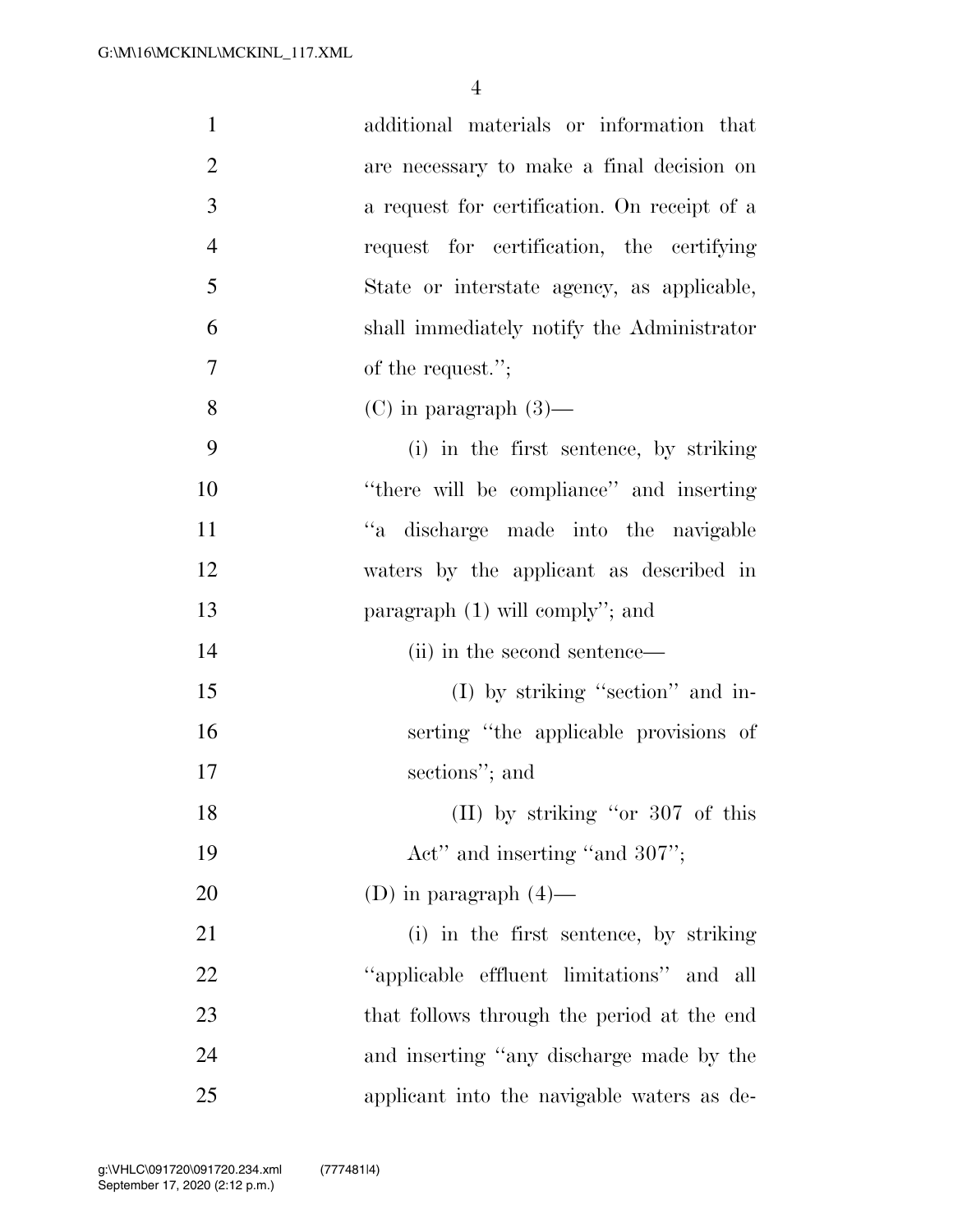| $\mathbf{1}$   | scribed in paragraph (1) will not violate      |
|----------------|------------------------------------------------|
| $\overline{2}$ | the applicable provisions of sections 301,     |
| 3              | $302, 303, 306, \text{ and } 307."$            |
| $\overline{4}$ | (ii) in the second sentence, by striking       |
| 5              | "will violate applicable effluent limitations" |
| 6              | or other limitations or other water quality    |
| 7              | requirements such Federal" and inserting       |
| 8              | "will result in a discharge made into the      |
| 9              | navigable waters by the applicant as de-       |
| 10             | scribed in paragraph (1) that violates the     |
| 11             | applicable provisions of sections 301, 302,    |
| 12             | 303, 306, and 307, the Federal"; and           |
| 13             | (iii) in the third sentence—                   |
| 14             | (I) by striking "such facility or              |
| 15             | activity" and inserting "a discharge           |
| 16             | made by the applicant into the navi-           |
| 17             | gable waters as described in para-             |
| 18             | graph $(1)$ "; and                             |
| 19             | $(II)$ by striking "section 301,               |
| 20             | 302, 303, 306, or 307 of this Act"             |
| 21             | and inserting "sections 301, 302, 303,         |
| 22             | $306$ , and $307$ "; and                       |
| 23             | $(E)$ in paragraph $(5)$ —                     |
| 24             | (i) by striking "such facility or activ-       |
| 25             | ity has been operated in" and inserting        |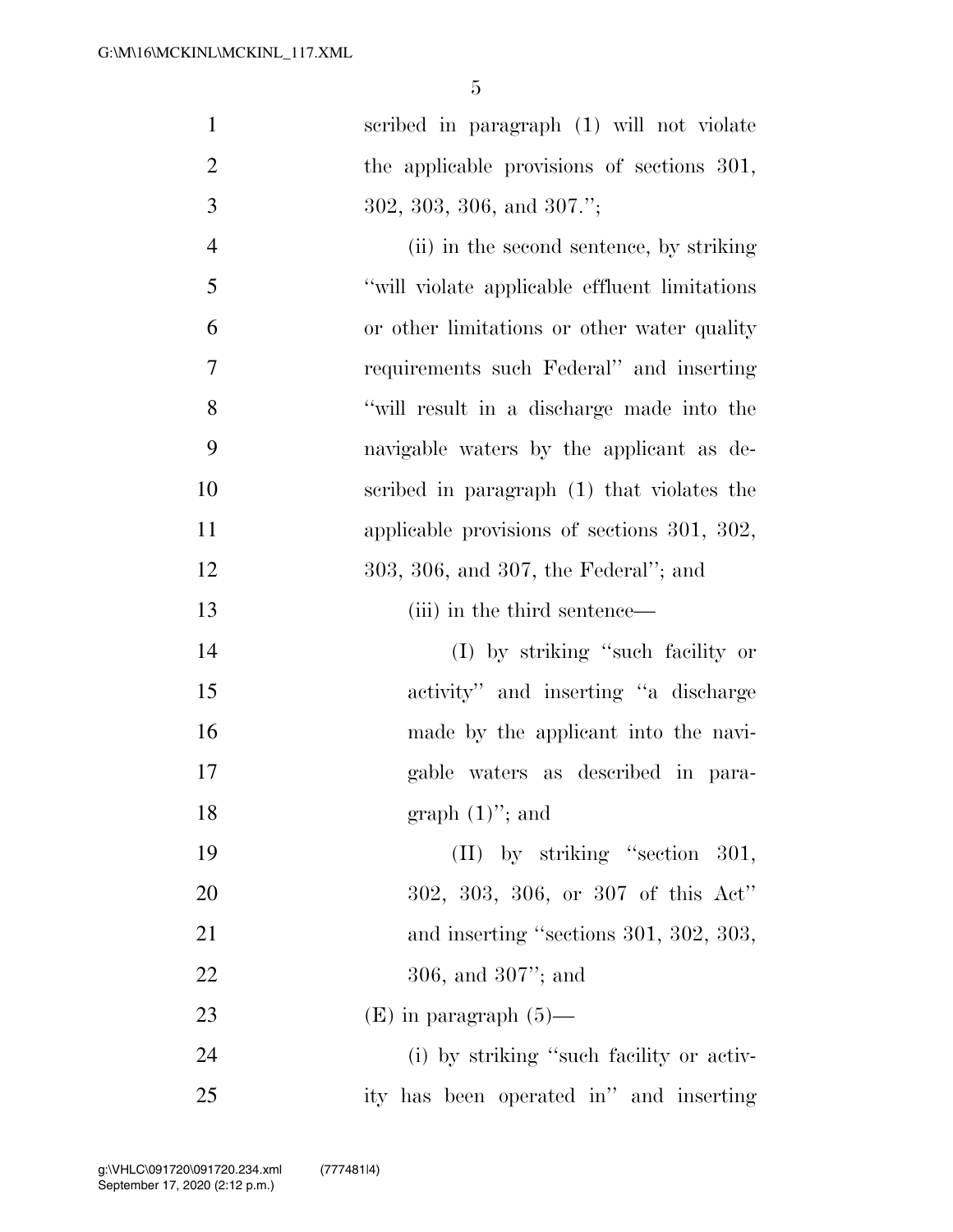| $\mathbf{1}$   | "any discharge made by the applicant into                     |
|----------------|---------------------------------------------------------------|
| $\overline{2}$ | the navigable waters as described in para-                    |
| 3              | graph $(1)$ is in"; and                                       |
| $\overline{4}$ | (ii) by striking "section $301, 302,$                         |
| 5              | $303, 306,$ or $307$ of this Act" and insert-                 |
| 6              | ing "sections 301, 302, 303, 306, and                         |
| 7              | $307$ "; and                                                  |
| 8              | $(2)$ by striking subsection $(d)$ and inserting the          |
| 9              | following:                                                    |
| 10             | "(d) Any certification provided under this section            |
| 11             | shall set forth any effluent limitations and other limita-    |
| 12             | tions, and monitoring requirements necessary to ensure        |
| 13             | that any discharge made by the applicant into the navi-       |
| 14             | gable waters as described in subsection $(a)(1)$ shall comply |
| 15             | with the applicable provisions of sections $301, 302, 303,$   |
| 16             | 306, and 307. Any limitations or requirements in the pre-     |
| 17             | ceding sentence shall become a condition on any Federal       |
| 18             | license or permit subject to the provisions of this section.  |
| 19             | "(e) In this section, the term 'applicable provisions         |
| 20             | of sections $301, 302, 303, 306,$ and $307'$ means, as appli- |
| 21             | cable, effluent limitations and other limitations, under sec- |
| 22             | tion 301 or 302 of this Act, standard of performance          |
| 23             | under section 306 of this Act, or prohibition, effluent       |
| 24             | standard, or pretreatment standard under section 307 of       |
| 25             | this Act, and any requirement of State law implementing       |